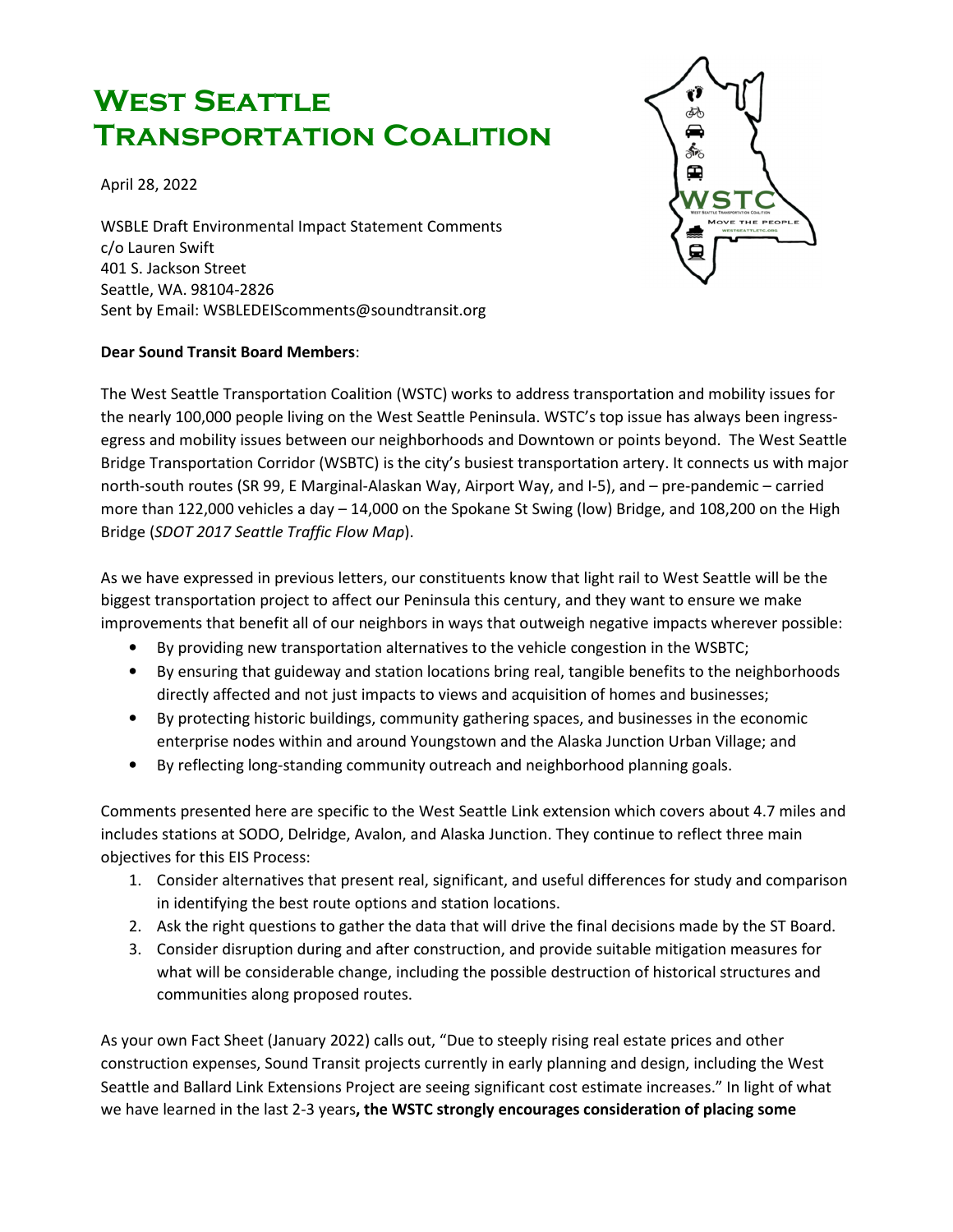## WEST SEATTLE TRANSPORTATION COALITION / Comments WSBLE DEIS

previously dismissed early alternatives back into to the scope of this EIS process for further study and consideration.

- We urge further consideration of the so-called "long tunnel" option along the Yancy alignment to avoid the destruction of many single-family homes and possibly even some taller multifamily structures in the Avalon neighborhood.
- We also call for the reconsideration and further study of the so-called "Purple Line" alternative which featured a crossing of the Duwamish River at a point further south, tunneling through the Puget Ridge approximately along the SW Genesee alignment, then following the current elevated station and guideway alignments along that street before entering a tunnel below the Avalon neighborhood and continuing underground into the West Seattle Junction.

We believe further study of these options for comparison and cost in response to our increased understanding of the costs and impacts of the current DEIS alternatives also helps to avoid a number of significant impacts and problems identified so far in this DEIS:

- The proposed station heights for some of the Delridge alternatives would be one of the highest in the entire system, and unusual for typical light rail systems. Such heights present very real impediments to accessibility and impacts to transfer times for passengers. We also know there have been problems in our system with maintenance and upkeep of escalators and elevators. Building stations that are even more dependent on such passenger conveyance systems seems like a step in the wrong direction.
- Reconsideration of the "Purple Line" alternative helps to avoid the drawbacks to ALL of the current Duwamish bridge crossing alternatives, including loss of maritime businesses and impacts to the electrical infrastructure and waterways by the North Bridge Crossings as well as the need to complete a significant cut-and-fill impact to the north end of Pigeon Point and environmental impacts to the Great Blue Heron Colony located there that would be affected by the South Bridge Crossings.
- These additional alternatives also could reduce the need for real estate acquisitions and noise mitigation and reduce impacts to historic buildings, community gathering spaces, and over 120 households and businesses in and around the historic Youngstown neighborhood.

Within the existing DEIS alternatives, we strongly urge staff to continue to take further consideration of a Alternative Delridge Stations 5 & 6, which the DEIS makes clear would have fewer residential displacements than the other alternatives. All alternatives except for Alternatives DEL-5 and DEL-6 would displace Washington State Department of Children, Youth, and Families offices. All alternatives except for Alternatives DEL-5 and DEL-6 would also affect the West Seattle Golf Course.

If we're not open to consideration of actually repurposing part of the Golf Course for TOD potential, and other neighborhood enhancements, then why not make every effort possible to protect the course as-is.

The WSTC Board continues to believe the EIS should study the cost and ridership impacts of deferring one of the three proposed ST3 station locations—or combining the Avalon and Delridge stations into the proposed Alternatives 5 & 6. We are continuing to elevate comments by constituents who have called for dropping Avalon Station or truncating the line at Avalon or even Delridge, especially if station deferment provides funding to support other changes desired by the community.